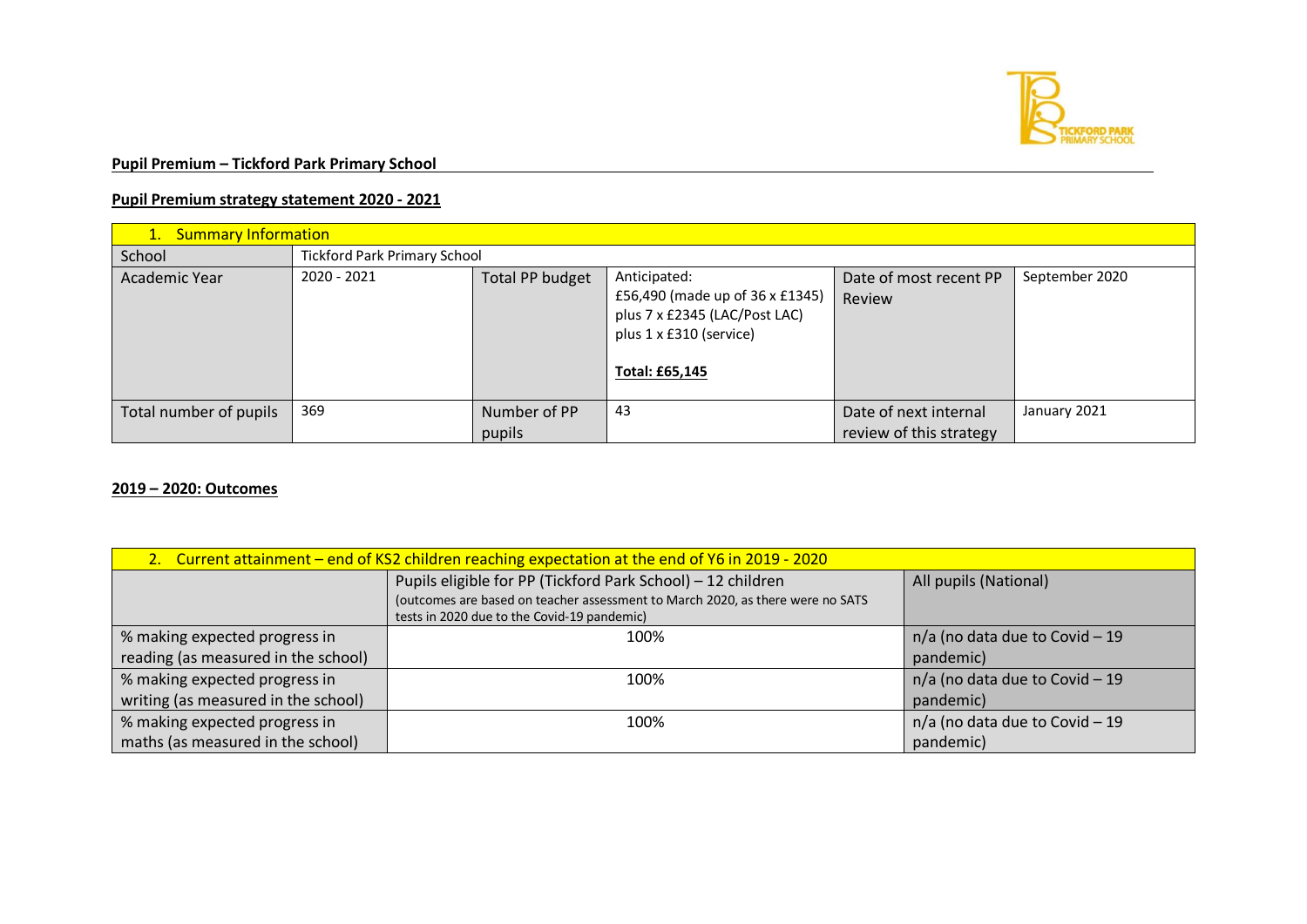| % making expected progress in<br>reading, writing and maths (as<br>measured in school) | 100%                                                                                                                                                                                                     |  |
|----------------------------------------------------------------------------------------|----------------------------------------------------------------------------------------------------------------------------------------------------------------------------------------------------------|--|
|                                                                                        | Target Area: Key stage Progress for Pupil Premium children<br>*Children attaining expected at KS1 should achieve at least expected at<br>the end of KS2, and greater depth should achieve greater depth. |  |

| 3. Current attainment – end of KS1 Children reaching expectation at the end of Y2 in 2019 -2020 |                                                                                                                                                                                                           |                                               |  |
|-------------------------------------------------------------------------------------------------|-----------------------------------------------------------------------------------------------------------------------------------------------------------------------------------------------------------|-----------------------------------------------|--|
|                                                                                                 | Pupils eligible for PP (Tickford Park School) - 5 children<br>(outcomes are based on teacher assessment to March 2020, as there were no SATS<br>tests in 2020 due to the Covid-19 pandemic)               | All pupils (National)                         |  |
| % making expected progress in<br>reading                                                        | 60%                                                                                                                                                                                                       | n/a (no data due to Covid - 19<br>pandemic)   |  |
| % making expected progress in<br>writing                                                        | 80%                                                                                                                                                                                                       | $n/a$ (no data due to Covid - 19<br>pandemic) |  |
| % making expected progress in<br>maths                                                          | 60%                                                                                                                                                                                                       | $n/a$ (no data due to Covid - 19<br>pandemic) |  |
| % making expected progress in<br>reading, writing and maths (as<br>measured in school)          | 60%                                                                                                                                                                                                       | $n/a$ (no data due to Covid - 19<br>pandemic) |  |
|                                                                                                 | Target Area: Key stage Progress for Pupil Premium children<br>*Children attaining expected at EYFS should achieve at least expected at the<br>end of KS1, and greater depth should achieve greater depth. |                                               |  |

| 4. Barriers to future attainment (for pupils eligible for PP)                                                                          |
|----------------------------------------------------------------------------------------------------------------------------------------|
| [In-school barriers (issues to be addressed in school, such as poor oral language skills)                                              |
| Some children have additional needs (e.g. SEND and / or including an EHCP) and will find it difficult to make end of Year 6 attainment |
| expectations. Measures, therefore, can only be made on progress, and the school % at expected attainment in Year 6 will be affected.   |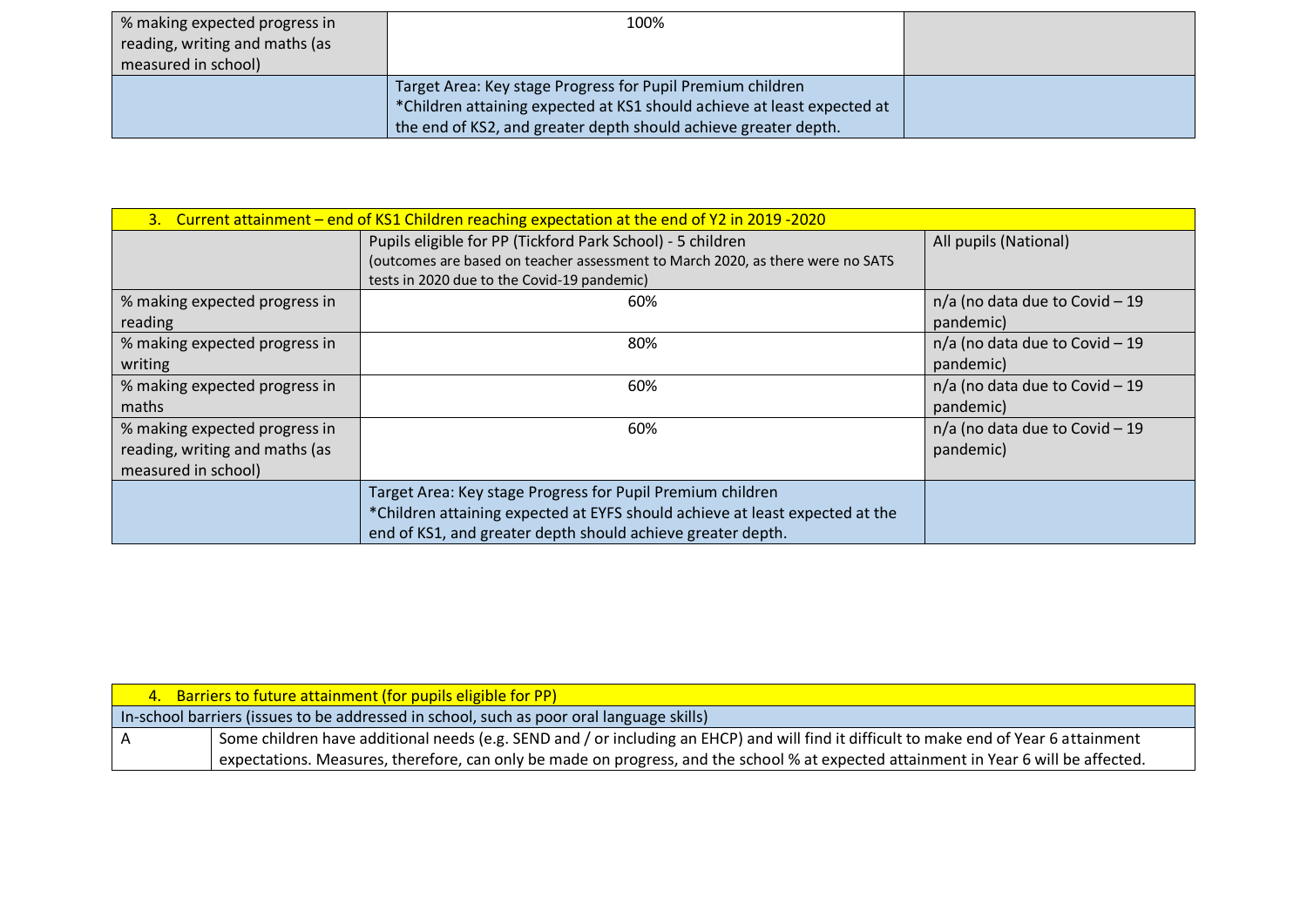|                                                                                                   | PP children joining the school within KS2 with low academic starting points have to make accelerated progress to achieve expected at the |  |
|---------------------------------------------------------------------------------------------------|------------------------------------------------------------------------------------------------------------------------------------------|--|
|                                                                                                   | end of Year 6.                                                                                                                           |  |
| External barriers (issues which also require action outside school, such as low attendance rates) |                                                                                                                                          |  |
|                                                                                                   | Attendance issues for a small number of PP children has impacted on progress and attainment.                                             |  |
|                                                                                                   | Some children experience changes in their home life, due to multi agency involvement, and this impacts on progress and attainment.       |  |

| <b>Desired outcomes</b> |                                                                                                                                                                                                                                                   |                                                                                                                                                                                                                                                                                                |
|-------------------------|---------------------------------------------------------------------------------------------------------------------------------------------------------------------------------------------------------------------------------------------------|------------------------------------------------------------------------------------------------------------------------------------------------------------------------------------------------------------------------------------------------------------------------------------------------|
|                         | Desired outcomes and how they will be measured                                                                                                                                                                                                    | Success criteria                                                                                                                                                                                                                                                                               |
| A                       | Increase numbers of PP children meeting expectation at end of KS2 (compared to 2018 -<br>2019 data)<br>In Years $3, 4$ and $5$ :<br>PP children with Expected+ KS1 results to meet end of year expectations at 'w+'<br>(working within) or better | In Years 3, 4 and 5:<br>80%+ make expected progress across reading,<br>writing and maths.<br>80%+ achieve 'age expected' attainment, or<br>better.                                                                                                                                             |
|                         | Year 6:<br>PP children with expected + KS1 results meet end of year expectations in Year 6, and<br>achieve 100+ on end of Y6 Key Stage tests                                                                                                      | Year 6:<br>% of children meeting the expected standard at<br>KS2 shows an increase on 2018 - 2019 results.<br>80%+ children who attained expected +<br>attainment at KS1 reach 100+ in the end of KS2<br>tests.<br>80%+ make expected progress across reading,<br>writing and maths in Year 6. |
| $\overline{B}$          | PP children who have joined the school within KS2, and have low academic starting                                                                                                                                                                 | Identified children make accelerated progress to                                                                                                                                                                                                                                               |
|                         | points, make accelerated progress across 2020 - 2021                                                                                                                                                                                              | reach age expected attainment (at least).                                                                                                                                                                                                                                                      |
| $\mathsf{C}$            | Increased progress of PP children so that the 'difference' between PP ad non PP children<br>in Tickford Park School decreases this year, and is within -5 by end of 2020 - 2021 in<br>reading, writing and maths.                                 | In class data shows accelerated progress by PP<br>children, with more attaining 'age expected' at<br>the end of the year.                                                                                                                                                                      |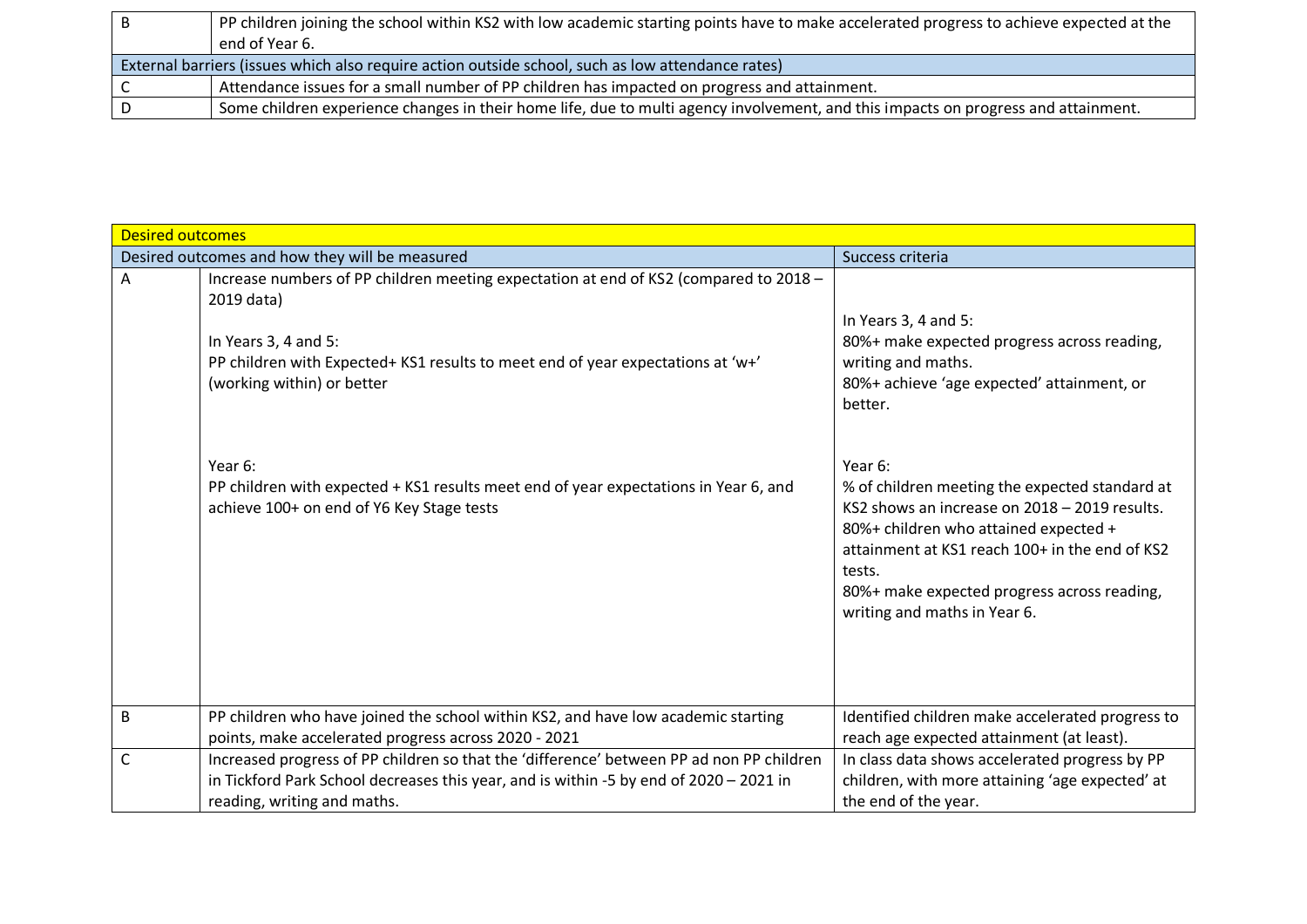|   |                                              | Difference between PP and non PP children<br>across the school decreased.                                                                                                                                                  |
|---|----------------------------------------------|----------------------------------------------------------------------------------------------------------------------------------------------------------------------------------------------------------------------------|
| D | Attendance increased for identified children | Increased attendance reaching 95% for identified<br>children                                                                                                                                                               |
|   |                                              | Parents responding to school communications<br>and meetings with Attendance Lead (Deputy<br>Head Teacher)<br>Good attendance impacting on progress, with<br>80% of PP children making expected progress<br>across the year |

## **Objectives for 2020 – 2021**

 $\blacksquare$ 

Anticipated funding = £63,800

Planned allocation (this will change as additional spending/support is identified) – to be reviewed at the end of Autumn Term 2020.

| How will PP funding be targeted                 | <b>Objectives</b>                                                                     |        |
|-------------------------------------------------|---------------------------------------------------------------------------------------|--------|
| Book trust - Letterbox Reading (external        | Provide appropriate, and engaging, reading materials to extend, challenge and         | £3,725 |
| provision)                                      | motivate identified disadvantaged children.                                           |        |
| Counselling Service (during school day) by      | Building self-esteem and confidence and addressing emotional need.                    | £2,000 |
| registered counsellor - identified children     |                                                                                       |        |
| (external provision)                            |                                                                                       |        |
| Ride High (identified child)                    | Ride High is a registered charity based in Milton Keynes that transforms the lives of | £700   |
|                                                 | disadvantaged children and those having difficulties in their daily lives, by giving  |        |
|                                                 | them the opportunity to learn to ride and care for horses.                            |        |
|                                                 | Building self-esteem and confidence.                                                  |        |
| Uniform                                         | Building self-esteem and confidence.                                                  | £300   |
| Visit to Waterstones bookshop in Milton Keynes, | Provide appropriate, and engaging, reading materials to extend, challenge and         | £800   |
| to choose and purchase a book.                  | motivate identified disadvantaged children.                                           |        |
| <b>Intervention Programmes:</b>                 | To overcome barriers to learning in Reading:                                          | £2160  |
|                                                 | Intervention that offers personalised learning to children, and has a                 |        |
| <b>Reading Wise - fluency</b>                   | measurable impact in a short amount of time                                           |        |
|                                                 | To provide a different way of learning through the use of ICT to engage               |        |
| Reading Wise - comprehension                    |                                                                                       |        |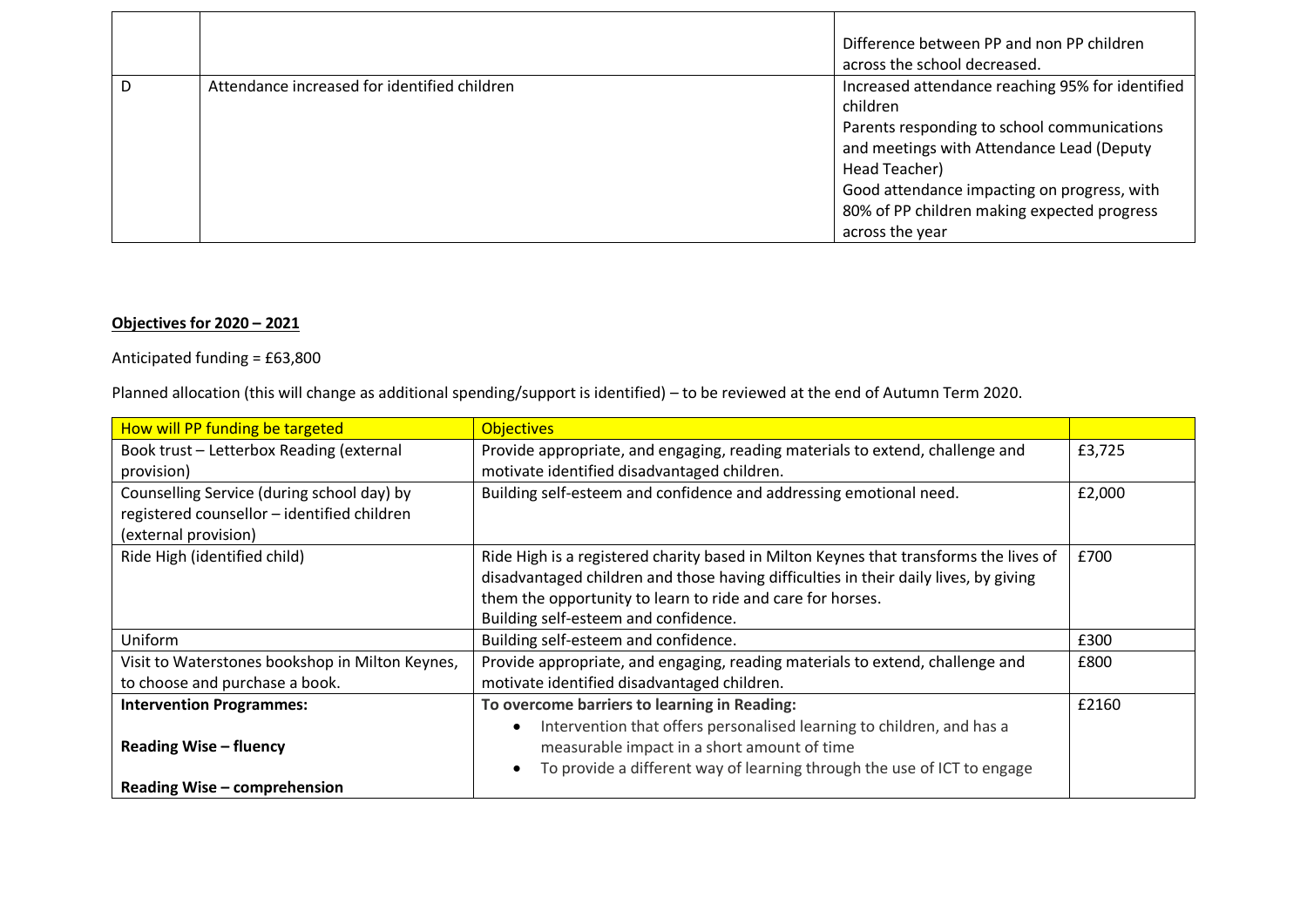| Spelling - precision teaching                                                                            |                                                                                                                                                                                                                                                                                                                                                     |                                           |
|----------------------------------------------------------------------------------------------------------|-----------------------------------------------------------------------------------------------------------------------------------------------------------------------------------------------------------------------------------------------------------------------------------------------------------------------------------------------------|-------------------------------------------|
| <b>Booster groups and interventions for English</b><br>and Maths                                         | To unpick misconceptions, embed skills and accelerate progress:<br>To ensure that Pupil premium children make 'expected' progress across the<br>academic year, and 'diminishing the difference' between PP and non-PP children:<br>Experienced teachers supporting extra sessions (after school) to support<br>need - as directed by class teachers | £1,200                                    |
| Wellbeing counselling - (during school day) small<br>group (external provision)                          | Building self-esteem and confidence.<br>Ensuring all Y6 PP/LAC children are prepared for transition into KS3 -<br>September 2021<br>Ensuring all Y5 PP/LAC children are prepared for transition into Y6 in<br>September 2021<br>PP children identified with specific 'identified' social and emotional needs                                        | £5700                                     |
| Milton Keynes Music Co-Op - music tuition &<br>resources (external provision)                            |                                                                                                                                                                                                                                                                                                                                                     | £400.00                                   |
| PP Teaching Assistant (internal provision) - to<br>provide interventions (3 x afternoons a week -<br>Y5) | To unpick misconceptions, embed skills and accelerate progress:<br>To ensure that Pupil premium children make 'expected' progress across the<br>academic year, and 'diminishing the difference' between PP and non-PP children:                                                                                                                     | £3091.00                                  |
| Individual learning equipment / support<br>resources                                                     |                                                                                                                                                                                                                                                                                                                                                     | £4500                                     |
| Support for clubs/visits and residential                                                                 | To ensure school day visits, residential visits, clubs and music instrument tuition<br>is accessible to all.                                                                                                                                                                                                                                        | £5000                                     |
| Teaching Assistant support with Speech and<br>Language difficulties, and interventions                   | To support children to ensure all learning can be accessed.<br>Pre and Post tutoring - to impact of progress and attainment<br>Confidence and self-esteem - to increase as a result of regular, and timely, speech<br>and language support                                                                                                          | £35,569.00<br>As 12% of<br>pupils are PP, |
| Teaching Assistant carrying out Play Therapy<br>sessions                                                 | Building self-esteem and confidence, so all learning can be accessed.                                                                                                                                                                                                                                                                               | 12% of<br>teaching                        |
| Teaching Assistant carrying out Drawing &<br><b>Talking sessions</b>                                     | Building self-esteem and confidence, so all learning can be accessed.                                                                                                                                                                                                                                                                               | assistant costs<br>allocated to           |